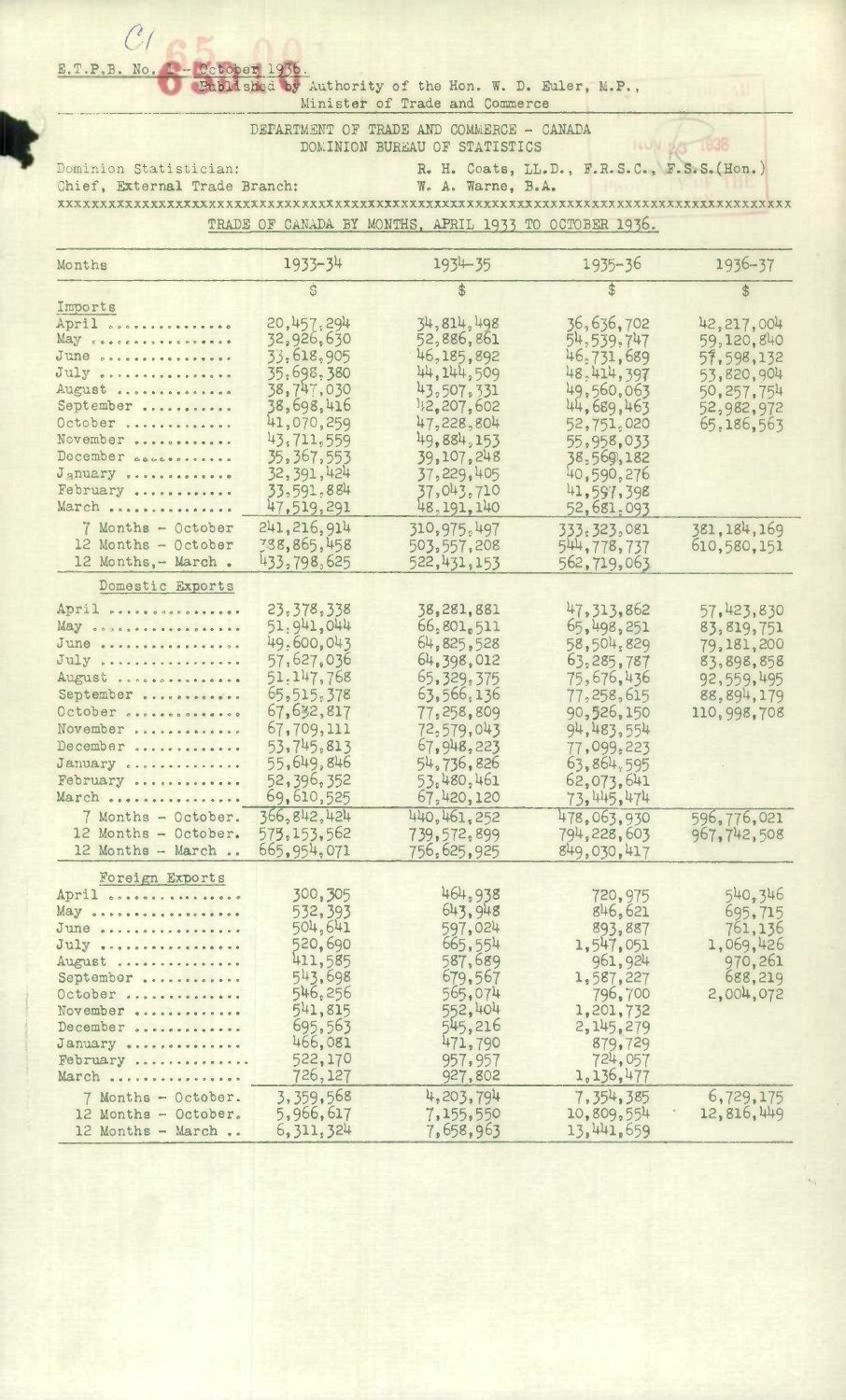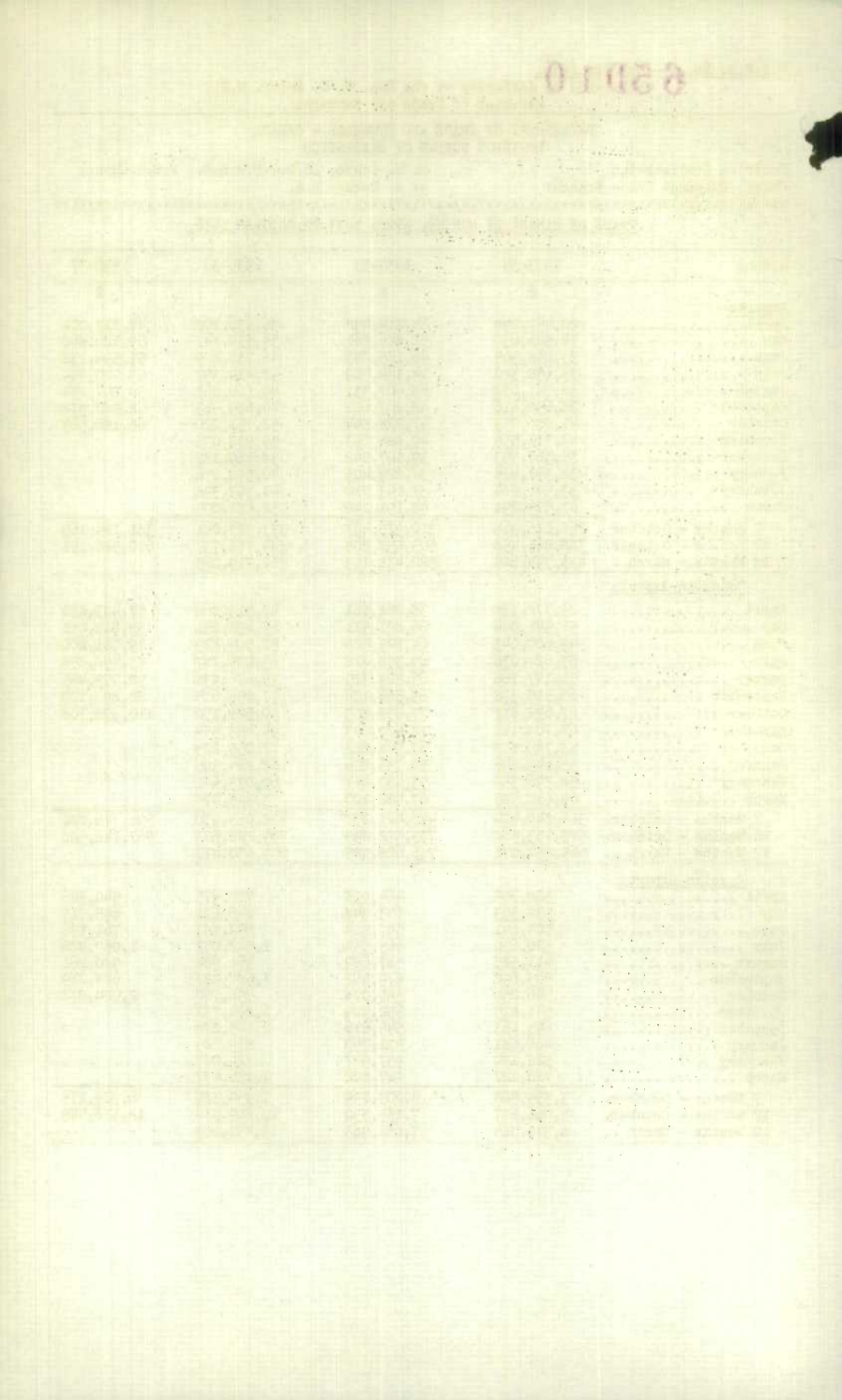## E.T.P.B. No. 1 - October 1936. Page 2

| Trade of Canada by Months, April 1933 To October 1936.                                                                                                                                                                                                                                                                                                                                                                    |                                                                                                                                                                                        |                                                                                                                                                                                                                                                                                               |                                                                                                                                                                                                                                                                                      |                                                                                                                                                                   |  |  |
|---------------------------------------------------------------------------------------------------------------------------------------------------------------------------------------------------------------------------------------------------------------------------------------------------------------------------------------------------------------------------------------------------------------------------|----------------------------------------------------------------------------------------------------------------------------------------------------------------------------------------|-----------------------------------------------------------------------------------------------------------------------------------------------------------------------------------------------------------------------------------------------------------------------------------------------|--------------------------------------------------------------------------------------------------------------------------------------------------------------------------------------------------------------------------------------------------------------------------------------|-------------------------------------------------------------------------------------------------------------------------------------------------------------------|--|--|
| Months                                                                                                                                                                                                                                                                                                                                                                                                                    | $1933 - 34$                                                                                                                                                                            | 1934-35                                                                                                                                                                                                                                                                                       | $1935 - 36$                                                                                                                                                                                                                                                                          | $1936 - 37$                                                                                                                                                       |  |  |
| Total Trade                                                                                                                                                                                                                                                                                                                                                                                                               | \$                                                                                                                                                                                     | \$                                                                                                                                                                                                                                                                                            | \$                                                                                                                                                                                                                                                                                   | $\ddot{s}$                                                                                                                                                        |  |  |
| April corrective<br>May<br>June<br>July<br>August<br>September<br>October<br>November<br>December<br>January<br>February<br>March                                                                                                                                                                                                                                                                                         | 44, 135, 937<br>85,400,067<br>83, 723, 589<br>93,845,106<br>90, 306, 383<br>104, 757, 492<br>109, 249, 332<br>111, 962, 485<br>89,803,929<br>88,507,351<br>86,510,436<br>117, 855, 943 | 73,561,317<br>120, 332, 320<br>111, 608, 444<br>109, 208, 075<br>109, 424, 395<br>106, 453, 305<br>125,052,687<br>123,015,600<br>107,600,687<br>92,438,021<br>91, 482, 128<br>116, 539, 062                                                                                                   | 84, 671, 539<br>120,884,619<br>106, 130, 405<br>113, 247, 235<br>126, 198, 423<br>123,535,305<br>144,073.870<br>151, 643, 319<br>117.813,684<br>105, 334, 600<br>104, 395, 096<br>127, 263, 044                                                                                      | 100, 181, 180<br>143, 636, 306<br>137,540,468<br>138,789,188<br>143,787,510<br>142, 565, 370<br>178, 189, 343                                                     |  |  |
| 7 Months October<br>12 Months October '<br>12 Months, March 1, 106, 064, 020                                                                                                                                                                                                                                                                                                                                              | 611, 418, 906<br>967, 985, 637                                                                                                                                                         | 755, 640, 543<br>1, 250, 285, 657<br>1,286,716,041                                                                                                                                                                                                                                            | 818, 741, 396<br>1, 349, 816, 894<br>1,425,191,139                                                                                                                                                                                                                                   | 984, 689, 365<br>1,591,139,108                                                                                                                                    |  |  |
| Duty Collected                                                                                                                                                                                                                                                                                                                                                                                                            |                                                                                                                                                                                        |                                                                                                                                                                                                                                                                                               |                                                                                                                                                                                                                                                                                      |                                                                                                                                                                   |  |  |
| April<br>May<br>June <i>especial</i> eserre<br>July obossessessesses<br>August<br>September<br>October<br>November<br>December<br>January<br>February<br>March                                                                                                                                                                                                                                                            | 3,923,301<br>6.095,560<br>5, 636, 451<br>5,704,928<br>6, 193, 796<br>6.139.754<br>6,414,363<br>6,688,215<br>5,985,802<br>5.770.944<br>5,831,373<br>8,769,985                           | 6.360,609<br>9.464.215<br>7,084,284<br>6.849.795<br>6.693.004<br>6.444.619<br>7.167.473<br>7,124,253<br>6, 330, 598<br>6, 166, 167<br>6, 321, 299<br>8,621,157                                                                                                                                | 6,257,948<br>7,816,506<br>6,743,527<br>6,609,801<br>6,934,174<br>6,839,075<br>,951,499<br>8,016,961<br>5,938,470<br>5,866,447<br>6,097,665<br>7,511,962                                                                                                                              | 6, 153, 811<br>8,100,861<br>7,790,458<br>7,252,847<br>6,795,884<br>7,379,731<br>8,706,724                                                                         |  |  |
| 7 Months, October<br>12 Months, October<br>12 Months, March                                                                                                                                                                                                                                                                                                                                                               | 40, 108, 153<br>69,961,263<br>73.154,472                                                                                                                                               | 50,063,999<br>83, 110, 318<br>84,627,473                                                                                                                                                                                                                                                      | 49, 152, 530<br>83,716,004<br>82,584,035                                                                                                                                                                                                                                             | 52,180,316<br>85, 611, 821                                                                                                                                        |  |  |
| Balance of Trade                                                                                                                                                                                                                                                                                                                                                                                                          |                                                                                                                                                                                        |                                                                                                                                                                                                                                                                                               |                                                                                                                                                                                                                                                                                      |                                                                                                                                                                   |  |  |
| $April \dots \dots \dots \dots \dots (t)$<br>May $\circ \circ \circ \circ \circ \circ \circ \circ \circ \circ \circ \circ \circ \circ \circ (+)$<br>June $(+)$<br>July $\cos \theta$ . $\cdots$ . $(+)$<br>$August \dots  \tag{+}$<br>September $\ldots$ $(+)$<br>October $\ldots \ldots \ldots (+)$<br>November $(+)$<br>December (+) $19,073,823$<br>January $(+)$<br>February (+) $19,326,638$<br>March (+) 22,817,361 | 3,221,349<br>19, 546, 807<br>16, 485, 779<br>22,449,346<br>12, 812, 323<br>27,360,660<br>27,108,814<br>24, 539, 367<br>23,724,503                                                      | $($ + $)$<br>3,932,321<br>$(+)$<br>14,558,598<br>$(\ast)$<br>19,236,660<br>$(+)$<br>20, 919, 057<br>22,409,733<br>$(+)$<br>$(+)$<br>22,038,101<br>$(+)$<br>30,595,079<br>23, 247, 294<br>$(+)$<br>29, 386, 191<br>$(+)$<br>17,979,211<br>$+)$<br>17, 394, 708<br>$+$<br>20, 156, 782<br>$(+)$ | $(+)$<br>11, 398, 135<br>$(+)$<br>11,805,125<br>$(+)$<br>12,667,027<br>16, 418, 441<br>$(+)$<br>$(+)$<br>27,078,297<br>$(+)$<br>34, 156, 379<br>$(+)$ 38,571,830<br>$(+)$ 39,727,253<br>40, 675, 320<br>$(+)$<br>24, 154, 048<br>$(+)$<br>21,200,300<br>$(+)$<br>21,900,858<br>$(+)$ | $(+)$ 15,747,172<br>25, 394, 626<br>$(+)$<br>22, 344, 204<br>$(+)$<br>31, 147, 380<br>$(+)$<br>43, 272, 002<br>$(+)$<br>$(+)$ 36, 599, 426<br>47,816,217<br>$(+)$ |  |  |